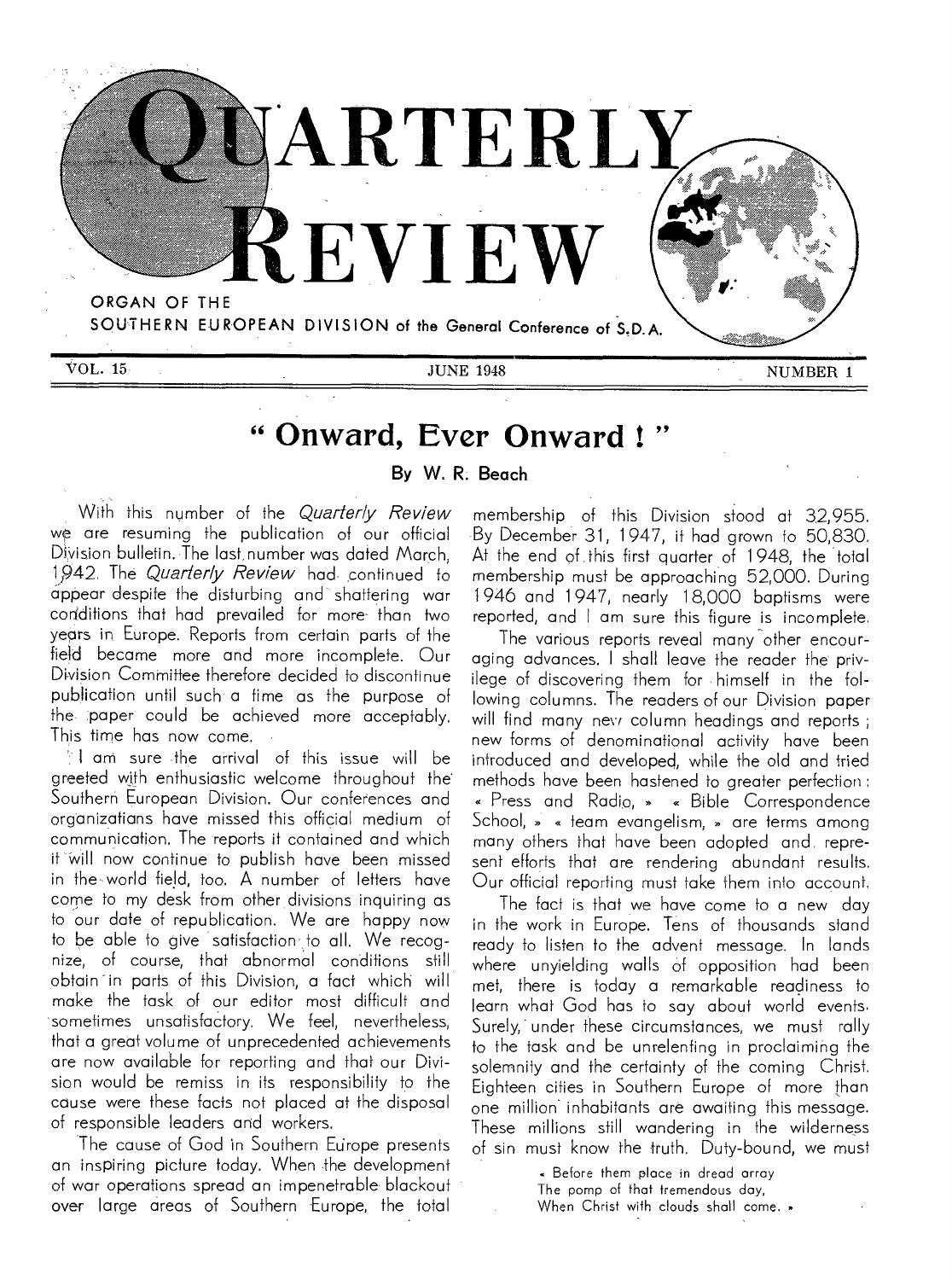We know very well that this will not be an easy task. How much more zeal there would be around the world could all know the conditions under which the work must be done in many parts of Southern Europe. But our fields have set themselves to the task of winning 12,000 souls in 1948. This was the goal adopted at our Winter Council in Zurich. Leaders return to their fields resolved to strip themselves for the fray and to lead their churches and workers to the gate of victory. This will mean hardship, sacrifice, and even persecution. One of these leaders quoted this promise as the watchword for his field:

« Truth, passing by those who despise and reject it, will triumph. Although at times apparently retarded, its progress has never been checked.

When the message of God meets with opposition, He gives it additional force, that it may exert greater influence. Endowed with divine energy, it will cut its way through the strongest barriers, and triumph over every obstacle. » (Acts of the  $A$ post/es, p. 601.)

We are confident in this divine promise. This work is not of our own seeking, but of God's appointment. He will cut through encircling difficulties, so that the ripening harvest of truth can be hastened into the heavenly garner. We are not left to fight alone. They who go forth in faith « move under the shield of Omnipotence. » (1d., p. 29.) Strong in the security of these promises, the work in Southern Europe will be « onward, ever onward » to final triumph.

| Statistical Summary of the Southern European Division for the Year 1947 |  |  |  |
|-------------------------------------------------------------------------|--|--|--|
|-------------------------------------------------------------------------|--|--|--|

| Name of Conference<br>or Mission.                                                                                                                                                                                                                                                                                                                                                                                                                                                                                | umb<br>žő                                                                                     |                                                                                                                    | $\mathbf{m}$<br>Baptis                                                                            | $\circ$                              | ö<br>퓽                                                          | Total                                                                                      | $\boldsymbol{s}$<br>Aposta                                               | eath                                                           | etter                                                                        |                                                                                            | ains<br>z                                                                            |                                                                                                                                            |                                   |          |         |                                                         |         |                                                         |                                                                                |                                                                                            |                                                                                                          |
|------------------------------------------------------------------------------------------------------------------------------------------------------------------------------------------------------------------------------------------------------------------------------------------------------------------------------------------------------------------------------------------------------------------------------------------------------------------------------------------------------------------|-----------------------------------------------------------------------------------------------|--------------------------------------------------------------------------------------------------------------------|---------------------------------------------------------------------------------------------------|--------------------------------------|-----------------------------------------------------------------|--------------------------------------------------------------------------------------------|--------------------------------------------------------------------------|----------------------------------------------------------------|------------------------------------------------------------------------------|--------------------------------------------------------------------------------------------|--------------------------------------------------------------------------------------|--------------------------------------------------------------------------------------------------------------------------------------------|-----------------------------------|----------|---------|---------------------------------------------------------|---------|---------------------------------------------------------|--------------------------------------------------------------------------------|--------------------------------------------------------------------------------------------|----------------------------------------------------------------------------------------------------------|
| $\mathbf{1}$                                                                                                                                                                                                                                                                                                                                                                                                                                                                                                     | 2                                                                                             | з                                                                                                                  |                                                                                                   | 5                                    | 6                                                               |                                                                                            | 8                                                                        | 9                                                              | 10                                                                           | $11 -$                                                                                     | 12                                                                                   |                                                                                                                                            |                                   | 13 14 15 |         | 16 17 18 19                                             |         | 20                                                      |                                                                                | 21 22                                                                                      | Т.                                                                                                       |
| 1. SOUTHERN EUROPEAN DIV.<br>Austrian Union Conference<br>3. Czechoslovakian Union Conf<br>4. Franco-Belgian<br>$\mathbf{v}$<br>$\lambda$<br>5. Hungarian<br>6. Jugoslavian<br>≫<br>7. Rumanian<br>$\mathbf{v}$<br>8. Swiss<br>9. Indian Ocean<br>Union<br>Mission<br>10. Italian<br>×,<br>. .<br>11. North African<br>≫<br><b>s</b> .<br>$\ddot{\phantom{0}}$<br>12. Portuguese<br>$\mathbf{v}$<br>$\mathbf{v}$<br>13. Bulgarian Conference<br>14. Grecian Mission<br>15. Spanish<br>⋟<br>Totals for year 1947: | 31<br>109<br>70<br>128<br>157<br>551<br>54<br>44<br>39<br>16<br>22<br>39<br>$\Lambda$<br>1275 | 1832<br>3787<br>2870<br>3861<br>5279<br>9000<br>2922<br>1527<br>1290<br>492<br>1003<br>1651<br>139<br>495<br>46148 | 269<br>424<br>259 33<br>784 77 186<br>5000<br>166<br>117<br>176<br>58<br>161<br>153<br>87<br>7661 | 23<br>58<br>17<br>9<br>8<br>5<br>244 | 148<br>351<br>191<br>124<br>19<br>134<br>57<br>42<br>22<br>1274 | 440<br>833<br>483<br>1047<br>5000<br>307<br>145<br>318<br>120<br>212<br>153<br>114<br>9179 | 34<br>34<br>40<br>104<br>2500<br>71<br>16<br>63<br>5<br>17<br>23<br>2914 | 32<br>70<br>20<br>$-111$<br>55.<br>24<br>16<br>16<br>10<br>365 | 84<br>309<br>152<br>237<br>115<br>24<br>143<br>70<br>-39<br>20<br>25<br>1218 | 150<br>413<br>212<br>452<br>2500<br>241<br>64<br>222<br>$-81$<br>$-72$<br>53<br>37<br>4497 | 290<br>420<br>271<br>595<br>2500<br>66<br>81<br>96<br>39<br>140<br>100<br>77<br>4682 | $2122^{\circ}$<br>4207<br>3141<br>4456<br>5279<br>21500 12<br>2988 21<br>1608 11<br>1386<br>531<br>1143<br>1751<br>146<br>572<br>50830 272 | 12<br>27<br>29<br>20<br>78<br>-19 | 8<br>76  | 6<br>24 | 18<br>15<br>-32<br>- 10-<br>21<br>24<br>21<br>10<br>242 | 8<br>93 | 62<br>72<br>83<br>4 34<br>5<br>34<br>17<br>14<br>13 323 | 46<br>23<br>127<br>159<br>159<br>136<br>82<br>72<br>78<br>42<br>47<br>20<br>16 | 31<br>154<br>-71<br>-141<br>177<br>30-560<br>53<br>52<br>49<br>14<br>22<br>13<br>1043 1342 | 227<br>499<br>253<br>480<br>600<br>3500<br>235<br>294<br>164<br>4 <sup>2</sup><br>120<br>1.<br>62<br>549 |

## A Word from the Editor

A little more than six years have glided by since the last number of the Quarterly Review was published. The readers of the organ of the Southern European Division in bygone times will remember that it was in March, 1942, that Elder W. R. Beach, then editor of this paper, announced that, because of disrupted postal communications and other unfavorable conditions due to the war, it had been found advisable to discontinue the publishing of the Quarterly Review.

The war ended in the meantime. Peace - alas, a rather precarious peace - has been brought to our countries. Transportation and communication conditions have certainly improved since, and contact with a good part of our fields has made possible much more complete reports. However, owing to disrupted conditions in some of the most interesting fields of our Division, current data is not yet available; and, in consequence of these facts, we have hesitated to resume

the publishing of the Quarterly Review, hoping that these difficulties would disappear. Unfortunately, this is not the case. But, desiring to wait no longer, we decided to go forward and to begin again sending out the Quarterly Review to the different parts of our territory and to the other divisions of our world-wide work, publishing the reports which are available at present.

In spite of tremendous difficulties prevailing in a large part of our field, we can see that God's hard is over His work in Southern Europe, giving the assurance of unbroken progress until our Lord's return. It was our privilege to present, during the Annual Council of the Southern. European Division, held at Zurich, Switzerland, last December, a very encouraging report showing the great advance made in the work of God during the last two years. During 1946

Please turn to page 7

 $\boldsymbol{2}$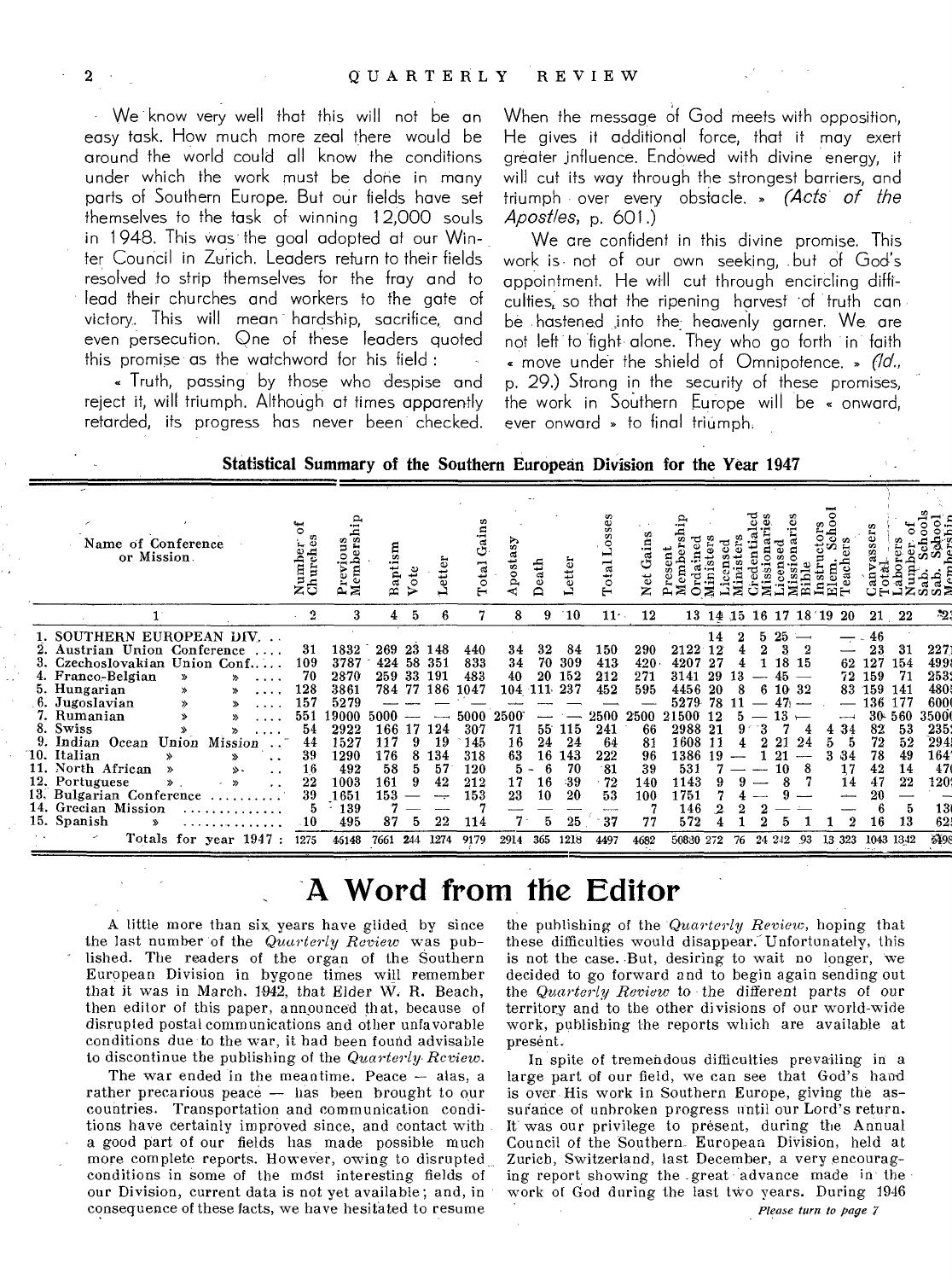|  |  | Statistical Report of the Southern European Division of S. D. A. for the Quarter Ending March 31, 1948 |  |  |  |  |
|--|--|--------------------------------------------------------------------------------------------------------|--|--|--|--|
|  |  |                                                                                                        |  |  |  |  |

 $\bar{z}$  $\ddot{\phantom{0}}$ 

 $\ddot{\phantom{a}}$ 

 $\bar{\gamma}$ 

| Name of Conference<br>or Mission                                                                                                                                                    | Number<br>Churches                | Previous<br>Membership                            | Baptism                                         | Vote                                                                                       | Letter                                                                                                                                                                                                                                                                                                                                                                                                                                                                                     | <b>Total Gains</b>                             | Apostasy                                                                                   | Death                                                | Letter                                                     | Losses<br>Total                                | Gain<br><b>Net</b>                                      | Present<br>Membership                                 | Ord. Ministers                                      | Minister<br>Йć.                                      | Credentialed<br>Missionaries             | Missionaries<br>Licensed                            | School<br>ers<br>Bible In<br>Elcm.<br>Teach | Canvassers                                                               | Laborers<br>Total                                                      | Schools<br>Number<br>Sah. Sch              | Sab. School<br>Membership               |
|-------------------------------------------------------------------------------------------------------------------------------------------------------------------------------------|-----------------------------------|---------------------------------------------------|-------------------------------------------------|--------------------------------------------------------------------------------------------|--------------------------------------------------------------------------------------------------------------------------------------------------------------------------------------------------------------------------------------------------------------------------------------------------------------------------------------------------------------------------------------------------------------------------------------------------------------------------------------------|------------------------------------------------|--------------------------------------------------------------------------------------------|------------------------------------------------------|------------------------------------------------------------|------------------------------------------------|---------------------------------------------------------|-------------------------------------------------------|-----------------------------------------------------|------------------------------------------------------|------------------------------------------|-----------------------------------------------------|---------------------------------------------|--------------------------------------------------------------------------|------------------------------------------------------------------------|--------------------------------------------|-----------------------------------------|
| $\mathbf{1}$                                                                                                                                                                        | $\overline{2}$                    | 3                                                 | 4                                               | 5                                                                                          | 6                                                                                                                                                                                                                                                                                                                                                                                                                                                                                          | 7                                              | 8                                                                                          |                                                      | 9 10                                                       | 11                                             | 12                                                      |                                                       | 13 14 15                                            |                                                      | 16                                       |                                                     | 17 18 19 20                                 |                                                                          | 21                                                                     | 22                                         | 23                                      |
| <b>EUROPEAN</b><br>DIV.<br>1. SOUTHERN                                                                                                                                              |                                   |                                                   |                                                 |                                                                                            |                                                                                                                                                                                                                                                                                                                                                                                                                                                                                            |                                                |                                                                                            |                                                      |                                                            |                                                |                                                         |                                                       | 14                                                  | $\bf{2}$                                             | 5                                        | ${\bf 25}$                                          |                                             |                                                                          | 46                                                                     |                                            |                                         |
| 2. AUSTRIAN UNION CONF.<br>3. Danube Conference<br>4. Alpine<br>»                                                                                                                   |                                   | 16 1138<br>16 984<br>32 21 22                     | 53<br>49<br><b>102</b>                          | 4<br>4<br>$\overline{8}$                                                                   | 20<br>3<br>$\overline{23}$                                                                                                                                                                                                                                                                                                                                                                                                                                                                 | 77<br>56<br>133 17                             | 9<br>8                                                                                     | 4                                                    | $2\,16$<br>7<br>6 23                                       | -27<br>19.<br>$-46$                            | 37<br>$\overline{87}$                                   | 50 1188<br>1021<br>2209 13                            | $\bf{2}$<br>4<br>7                                  | -3<br>$\overline{2}$<br>5                            | 3<br>$\overline{\mathbf{3}}$             | 1<br>1<br>2<br>$\overline{\mathbf{4}}$              | $\boldsymbol{2}$<br>$\overline{\mathbf{2}}$ |                                                                          | 6<br>10<br>11<br>$\overline{27}$                                       | $\overline{\phantom{a}}$<br>16<br>15<br>31 | 1201<br>1119<br>$\overline{2320}$       |
| 5. CZECHOSLOVAKIAN U. C.                                                                                                                                                            |                                   |                                                   |                                                 |                                                                                            |                                                                                                                                                                                                                                                                                                                                                                                                                                                                                            |                                                |                                                                                            |                                                      |                                                            |                                                |                                                         |                                                       | 4                                                   |                                                      |                                          | 1                                                   | $\overline{2}$                              |                                                                          | 7                                                                      |                                            |                                         |
| 6. Bohemian Conference<br>7. Moravian<br>.<br>$\gg$<br>8. Slovakian<br>$\boldsymbol{\mathcal{P}}$                                                                                   |                                   | 31 1101<br>47 2156<br>34 950<br>112 4207          | 30<br>33<br>4<br>67                             | 6<br>3<br>9                                                                                | 22<br>61<br>$^{22}$<br>105                                                                                                                                                                                                                                                                                                                                                                                                                                                                 | 58<br>97<br>26<br>181                          | 5<br>$\overline{7}$<br>$\mathbf 2$<br>$\overline{14}$                                      | 10 97                                                | 1 12<br>$6\text{ }66$<br>3 19                              | . 18<br>79<br>24<br>$\overline{121}$           | 18<br>$\mathbf{2}$<br>60                                | 40 1141<br>2174<br>952<br>4267                        | 8<br>10<br>5<br>27                                  | -1<br>3<br>$\overline{\mathbf{4}}$                   |                                          | $20-$<br>55<br>25<br>101                            | 6<br>5<br>5<br>$\overline{18}$              | $\bf{2}$<br>11<br>$\boldsymbol{2}$                                       | 37<br>84<br>37<br>15 165                                               | 40<br>68<br>34<br>142                      | 1500<br>2434<br>1120<br>5054            |
| 9. FRANCO-BELGIAN U. C. $\dots$<br>$10.$ Belgian Conference $\ldots \ldots \ldots$<br>11. East France<br>.<br>$\gg$<br>12. North France »<br>13. South France »                     | 13<br>15<br>15<br>27              | 814<br>404<br>968<br>955<br>70 3141               | 13<br>16                                        | $\overline{\mathbf{4}}$<br>$\overline{5}$<br>$\mathbf{1}$<br>$4 -$<br>$33 \ \overline{10}$ | 6<br>1<br>7<br>7<br>21                                                                                                                                                                                                                                                                                                                                                                                                                                                                     | 23 16<br>$\cdot 6$<br>24 21<br>$11 -$<br>6439  | $^{\circ}$ 2                                                                               | 4<br>1<br>5<br>11                                    | 9<br>$\mathbf{1}$<br>$\ddot{6}$<br>1 13<br>$\overline{29}$ | 29<br>4<br>32<br>14<br>$79^{-}$                | $-6$<br>$\mathbf 2$<br>$-8$<br>$-3$<br>$\overline{-15}$ | 808<br>406<br>960<br>952 11<br>3126 33 19             | ō<br>6<br>$\bf{2}$<br>9                             | 1<br>$\bf{2}$<br>5<br>4<br>7                         |                                          | 3<br>10<br>$\overline{\mathbf{4}}$<br>17<br>9<br>43 |                                             | 2<br>8<br>6<br>54<br>70                                                  | 9<br>20<br>19<br>36<br>81<br>165                                       | 13<br>-15<br>15<br>$^{27}$<br>70           | 850<br>405<br>579<br>751<br>2585        |
| 14. HUNGARIAN U. C. $\dots\dots\dots\dots$<br>15. Central Hung. Conference<br>16. East Hung.<br>$\gg$<br>17. West Hung.<br>≫                                                        | 29                                | 45 1756 188<br>58 2054 239<br>646<br>132 4456 483 | 56                                              | 8<br>6<br>8<br>$22\,$                                                                      | 5<br>14<br>42                                                                                                                                                                                                                                                                                                                                                                                                                                                                              | 23 219<br>250 15<br>78<br>547, 26              | -8<br>3                                                                                    | 3<br>3                                               | 10 14<br>27<br>$\overline{\mathbf{2}}$<br>16 43            | 8                                              | 32 187<br>45 205<br>70<br>85 462                        | 1943<br>2259<br>716<br>4918                           | 5<br>$\overline{\mathbf{4}}$<br>7<br>4<br>-20       | 4<br>$\boldsymbol{2}$<br>$\overline{2}$<br>8         | 1<br>2<br>$\mathbf{1}$<br>$\bf{2}$<br>6  | 6<br>$^{2}$<br>1                                    | $2\;12$<br>-15<br>-5<br>11 32               | 12<br>34<br>25                                                           | 12<br>56<br>61<br>39<br>$91$ 168 132                                   | 45<br>58<br>29                             | 2150<br>2575<br>571<br>5296             |
| 18. JUGOSLAVIAN U. C. $\dots\dots\dots$<br>19. Danube Conference<br>20. Sava<br>≫<br>21. Morava<br>»                                                                                |                                   | 157 5279                                          |                                                 |                                                                                            | NO REPORT                                                                                                                                                                                                                                                                                                                                                                                                                                                                                  |                                                |                                                                                            |                                                      |                                                            |                                                |                                                         | $5279$ 12 5 - 13                                      |                                                     |                                                      |                                          |                                                     |                                             |                                                                          |                                                                        | 30 177                                     | 6000                                    |
| 22. RUMANIAN UNION CONF.<br>23. Muntenian<br>$Conference \ldots$<br>24. Oltenia<br>25. North Transylvanian<br>≫<br>26. South Transylvanian<br>≫<br>27. Moldavian<br>≫<br>28. Danube |                                   |                                                   |                                                 |                                                                                            |                                                                                                                                                                                                                                                                                                                                                                                                                                                                                            | NO REPORT                                      |                                                                                            |                                                      |                                                            |                                                |                                                         |                                                       |                                                     |                                                      |                                          |                                                     |                                             |                                                                          |                                                                        |                                            |                                         |
|                                                                                                                                                                                     |                                   | 551 21500 346                                     |                                                 |                                                                                            |                                                                                                                                                                                                                                                                                                                                                                                                                                                                                            | 346                                            |                                                                                            | 230                                                  |                                                            |                                                |                                                         | 230 116 21616 78 11                                   |                                                     |                                                      |                                          | 47                                                  |                                             |                                                                          |                                                                        |                                            | 136 560 27720                           |
| 29. SWISS UNION CONFERENCE<br>30. German Swiss Conference<br>31. Leman<br>»<br>$\cdots$                                                                                             |                                   | 32 1784<br>24 1204<br>56 2988                     | 3<br>1<br>4                                     |                                                                                            | 411<br>430                                                                                                                                                                                                                                                                                                                                                                                                                                                                                 | $19 - 22$<br>$-16$<br>$-38$                    | 5<br>3<br>8                                                                                |                                                      | 717<br>9 10<br>16 27                                       | 51                                             | $-13$                                                   | $29 - 7$ 1777 10<br>$22 - 6$ 1198<br>$\sqrt{2975}$ 21 | 3<br>8                                              | 1<br>3<br>5<br>9                                     | 1<br>$\boldsymbol{2}$<br>3               | 4<br>3<br>7                                         | $3 - 19$<br>1<br>$\overline{\mathbf{4}}$    | 4 15<br>4 34                                                             | 4<br>40<br>38<br>82                                                    | 32<br>23<br>55                             | 1435<br>948<br>2383                     |
| 32. INDIAN OCEAN UNION MISS<br>33. Madagascar Mission<br>34. Mauritius<br>$\rightarrow$<br>35. Reunion<br>≫<br>36. Seychelles<br>≫<br>.                                             | 25<br>13<br>4<br>2                | 573<br>829<br>128<br>78<br>44 1608                | 1<br>1                                          |                                                                                            | 211<br>211                                                                                                                                                                                                                                                                                                                                                                                                                                                                                 | 14<br>14                                       | 1<br>3<br>4                                                                                |                                                      | 5 12<br>$6\quad12$                                         | $\overline{\mathbf{4}}$<br>$\overline{22}$     | $18 - 4$<br>$-4$<br>-8                                  | 569<br>825<br>128<br>78<br>$1600$ $12$                | 1<br>6<br>$\boldsymbol{2}$<br>$\boldsymbol{2}$<br>1 | 1<br>$\overline{\phantom{a}}$<br>3<br>4              | 3<br>$\qquad \qquad \longleftarrow$<br>3 | 8<br>2<br>$21\,$                                    | $3 -$<br>24<br>24<br>-5                     | $5 -$<br>$\boldsymbol{2}$<br>3<br>5                                      | 8<br>45<br>16<br>2<br>3<br>74                                          | 25<br>18<br>6<br>3<br>52                   | 1830<br>792<br>183<br>98<br>2903        |
| 37. ITALIAN UNION MISS.<br>38. Central Italian Mission<br>39. North Italian<br>$\gg$<br>.<br>40. South Italian<br>$\boldsymbol{\mathcal{P}}$<br>.                                   | 11<br>8<br>20                     | 445<br>349<br>592<br>39 1386                      | 10<br>11<br>6<br>27                             |                                                                                            | $\mathbf{2}$<br>9<br>-6<br>$\mathbf{1}$<br>1 14<br>$4\,29$                                                                                                                                                                                                                                                                                                                                                                                                                                 | $18 -$<br>21                                   | 21 10<br>$\overline{\mathbf{4}}$<br>$60 \ \overline{14}$                                   | 1                                                    | 3 12<br>$9 -$<br>$-16$<br>4 37                             | 10<br>20<br>55                                 | $25 - 4$<br>8<br>1                                      | 441<br>357<br>593<br>$5$ 1391 19                      | 5<br>5<br>4<br>5                                    |                                                      | $1$ .<br>1                               | 3<br>5<br>в<br>7<br>21                              |                                             | 3<br>9<br>9<br>18<br>336                                                 | 12<br>19<br>19<br>30<br>80                                             | 20<br>-8<br>21<br>49                       | 438<br>501<br>818<br>1757               |
| 41. NORTH AFRICAN UN. MISS.<br>42. Algerian Mission<br>43. Maroccan<br>$\gg$<br>. <i>.</i><br>44. Tunisian »                                                                        | 10<br>4<br>$\boldsymbol{2}$<br>16 | 365<br>106<br>60<br>531                           | 9<br>4<br>13                                    | -1                                                                                         | -5<br>$\frac{1}{2} \left( \frac{1}{2} \right) \left( \frac{1}{2} \right) \left( \frac{1}{2} \right) \left( \frac{1}{2} \right) \left( \frac{1}{2} \right) \left( \frac{1}{2} \right) \left( \frac{1}{2} \right) \left( \frac{1}{2} \right) \left( \frac{1}{2} \right) \left( \frac{1}{2} \right) \left( \frac{1}{2} \right) \left( \frac{1}{2} \right) \left( \frac{1}{2} \right) \left( \frac{1}{2} \right) \left( \frac{1}{2} \right) \left( \frac{1}{2} \right) \left( \frac$<br>5<br>1 | $14 -$<br>11.<br>4<br>19                       | 2<br>$\overline{2}$                                                                        |                                                      | $\bf{2}$<br>$\boldsymbol{2}$                               | 2<br>$\overline{\mathbf{2}}$<br>4              | 12<br>$\mathbf{1}$<br>2<br>15                           | 377<br>107<br>62<br>546                               | 8                                                   | 1<br>$2 \quad 1$<br>$2 -$<br>$1 -$<br>$\overline{2}$ | 3<br>$\cdot$ 5<br>8                      | $\boldsymbol{2}$<br>5                               | 4<br>$3 -$<br>4                             | 9<br>2<br>5<br>$\boldsymbol{3}$<br>$\overline{\phantom{a}}$<br>$5 \; 14$ | 6<br>21<br>12<br>7<br>46                                               | 11<br>4<br>3<br>18                         | 321<br>$123^{\circ}$<br>67<br>511       |
| 45. PORTUGUESE UNION MISS.<br>46. Portuguese Conference<br>47. Madeira Mission<br>48. Azores<br>. <i>.</i> .<br>≫<br>49. Cape Verde »<br>50. St. Thomas $\gg$<br>. <i>.</i> .       | 14<br>1<br>3<br>3<br>1            | 790<br>103<br>-77<br>76<br>97<br>22,1143          | 3<br>$\overline{\phantom{m}}$<br>20<br>17<br>40 | $\overline{\phantom{m}}$                                                                   | -- 45<br>1<br>$\overline{\phantom{a}}$<br>$\overline{\phantom{0}}$<br>3<br>$1\overline{48}$                                                                                                                                                                                                                                                                                                                                                                                                | 1<br>$\overline{\phantom{m}}$<br>20<br>$89$ 13 | $48 -$<br>$\overline{\mathbf{1}}$<br>$\boldsymbol{2}$<br>20 10<br>$\overline{\phantom{a}}$ | $\overline{\phantom{a}}$<br>$\overline{\phantom{a}}$ | 4 52<br>$\boldsymbol{2}$<br>$\boldsymbol{2}$<br>4 56       | 1<br>4<br>12<br>$\overline{\phantom{m}}$<br>73 | $56 - 8$<br>$\overline{\phantom{a}}$<br>$-4$<br>8<br>20 | 782<br>103<br>117<br>16 1159 12 16                    | 73 1 2<br>$84 - 3$                                  | 31<br>6 10<br>$1 -$<br>$1 -$                         |                                          | 1<br>8<br>2<br>1<br>1<br>13                         |                                             | 3<br>3<br>1<br>2<br>. 9                                                  | 5<br>27<br>6<br>$\overline{\mathbf{4}}$<br>6<br>$\boldsymbol{2}$<br>50 | 14<br>1<br>-3<br>3<br>1<br>$22\,$          | 744<br>138<br>88<br>بسئم<br>141<br>1111 |
| 51. BULGARIAN CONFERENCE<br>52. GRECIAN MISSION<br>.<br>53. SPANISH<br>$\gg$<br>.<br>54. TOTALS                                                                                     | 5<br>10                           | 39 1751<br>146<br>572<br>1285 50830 1116          |                                                 |                                                                                            | 1                                                                                                                                                                                                                                                                                                                                                                                                                                                                                          | 1<br>61 315 1492 139                           | $\bf{2}$                                                                                   | 303, 326                                             |                                                            | $\boldsymbol{2}$<br>768                        | $-1$                                                    | 1751<br>146<br>571<br>724 51554 282 92                | 7.<br>$\bf{2}$<br>$\overline{\mathbf{4}}$           | $\overline{4}$<br>$\boldsymbol{2}$<br>-1             | 2<br>2                                   | 9<br>5                                              | 1<br>33 325 85 18 276 1111 1326             | $1 \cdot 2$                                                              | $20\,$<br>6                                                            | مسدد<br>5<br>16 13                         | 130<br>666<br>58436                     |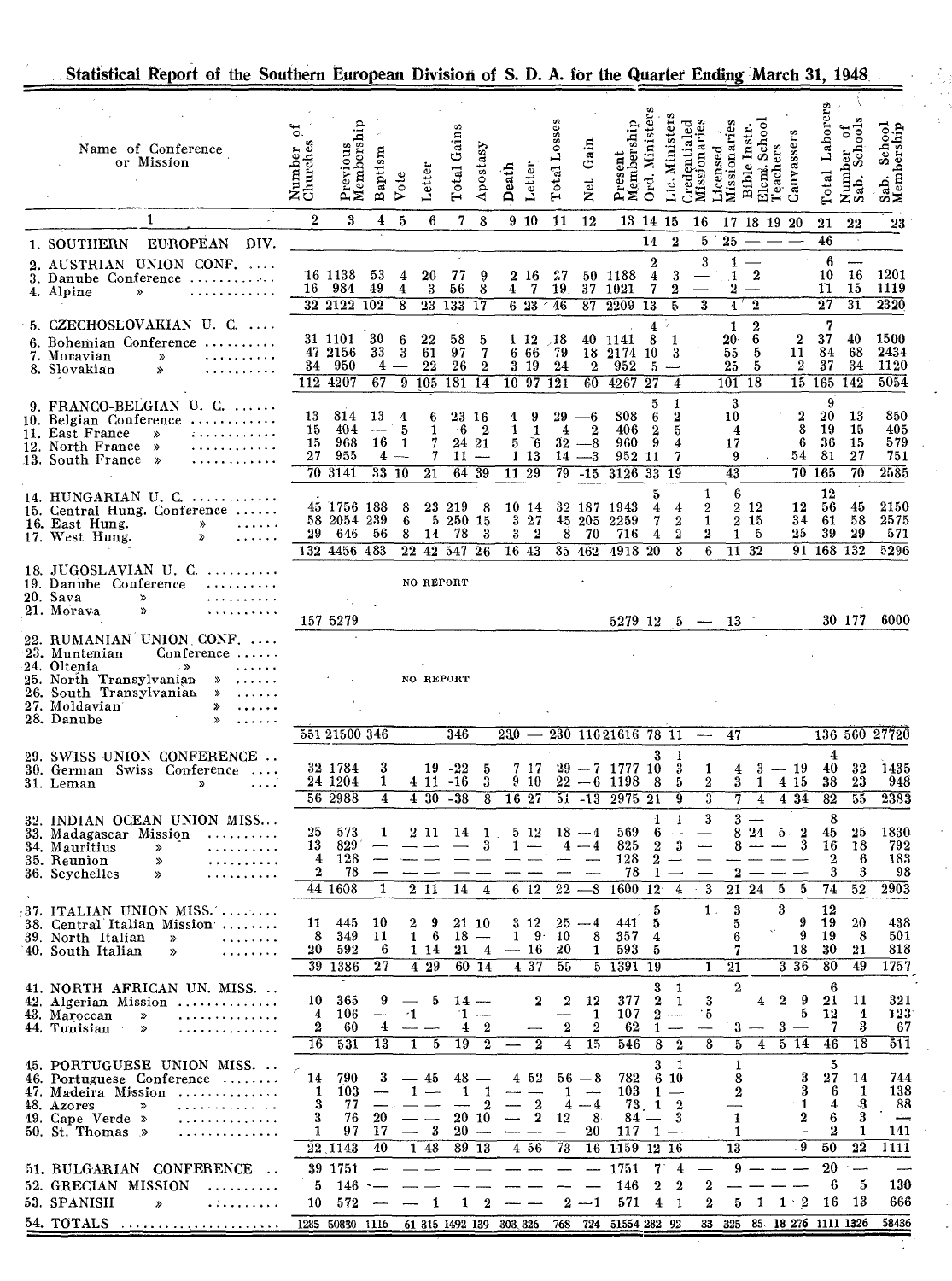Report of the Missionary Volunteer Department of the Southern European Division For the Year 1947

|                                                                                                                                                                                           | Austrian<br>Conf. | echoslovaki<br>రీ⊃       | Ř<br>ĖΞ                           | ungarian<br>ロロ              | goslavian  | a<br>Ë          |                           | Ocean<br>an<br>≍<br>ia<br>D.¤                        | ផ្ល<br>ੜ੍ਹੋ≅<br>ಸದ           | African<br>$\frac{1}{2}$<br>ຂີ¤ັ | Portuguese<br>U.M.                  | ផ្ល       | garian<br>E<br>Bal | Grecian<br>M.<br>Spanish<br>M. |   | α ⇔<br>ez<br>XXX                  |
|-------------------------------------------------------------------------------------------------------------------------------------------------------------------------------------------|-------------------|--------------------------|-----------------------------------|-----------------------------|------------|-----------------|---------------------------|------------------------------------------------------|------------------------------|----------------------------------|-------------------------------------|-----------|--------------------|--------------------------------|---|-----------------------------------|
| Number of societies<br>Number of societies reporting $\ldots$ .<br>Total Membership (all classes)<br>Number reporting<br>Total of Senior and Junior young                                 | 20<br>277         | 75<br>2200               | 36<br>555                         | 56                          |            | 1025 1500 11000 | 29<br>553                 | 16<br>363                                            | 28<br>421                    | ß<br>118                         | 17<br>969                           |           |                    | 3<br>30 150                    | 4 | 290<br>19161                      |
| people baptized, regardless of who<br>labored for them<br>Number baptized whom young peo-<br>ple had a part in winning<br>Number belonging to missionary<br>bands                         | 8<br>$8^{\circ}$  | 254                      | 65<br>10                          | 222<br>84<br>580            |            |                 | 61<br>231                 |                                                      | 38<br>12                     | 3                                |                                     |           |                    |                                |   | 651<br>121 <sub>3</sub><br>811    |
| REPORT OF MISSIONARY WORK .:<br>Number of Bible readings or gospel<br>meetings held<br>Number of missionary contacts  647<br>Number of persons helped  586<br>Literature distributed  714 | 661               | $\overline{\phantom{a}}$ | 585<br>$-1469$<br>352<br>$-16979$ | 6146<br>5385<br>44<br>40396 |            |                 | 576<br>651<br>620<br>9993 | 37<br>30<br>54<br>62                                 | 3132<br>4062<br>972<br>16867 | 301<br>249<br>299                | 7389<br>12797<br>5485<br>4272 41554 |           |                    |                                |   | 18828<br>2529.0<br>8412<br>130837 |
| DEVOTIONAL AND EDUCATIONAL:<br>Number observing the Morning<br>Watch<br>Number completing Bible Year and<br>Character Classics<br>Number Taking Reading Course                            | 152<br>66<br>10   |                          | 118<br>82<br>9                    | 624<br>240<br>535           |            |                 | 132<br>37<br>55           |                                                      | 287<br>133                   | $15$ .                           | 178<br>122<br>75                    |           |                    |                                |   | 1506<br>686<br>684 <sup>6</sup>   |
| FINANCIAL:<br>Offerings local society work  \$ 108,65<br>Harvest Ingathering  \$<br>Offerings special projects  \$                                                                        | 58.81             |                          | $-110,30$<br>$-3436.45$<br>12,60  |                             | $289.34 -$ |                 | 1360,99                   | $190,99$ —<br>$\overline{\phantom{m}}$<br>$245,24 -$ | 60.78<br>647,06              |                                  | 612.85<br>91,33                     | $44.40 -$ |                    |                                |   | 804,46<br>6116.16<br>349,17       |

# **Mauritius Island, Indian Ocean**

### By **Charles Monnier**

It is with joy that we send to our brethren and sisters a report from our mission field at the beginning of a new year. First, we should like to say how happy we are that we responded to the Master's call to work for Him on this delightful little island.

The last days of the year 1947 have passed, and we must therefore strike a balance between the profits and losses. The last reports from the churches have just reached the Mission office. With all possible haste we are anxious to ascertain our situation to date. We find, first, that 34 new members have been added to the church, which brings the number to 829. True; this number is not as high as we might have wished ; nevertheless, it represents great and noble victories over the adversary, and for these victories we praise the Lord.

In the realm of finances, we can record gains in all columns. Tithe receipts have increased from 43,000 rupees in 1946 to 48,000 rupees in 1947. (The rupee is now worth about 31 cents.) The Big Week increased from 134 rupees to 330 rupees; the Harvest Ingathering campaign brought in 4,586 rupees in 1947, as compared with 3,507 in 1946. The Annual Offering increased from 660 rupees in 1946 to 1,029 rupees in 1947.

For the encouragement of certain of our Sabbath schools, we should like to call attention to two points. First, here in Mauritius, many of our members have made it their duty to attend the Sabbath school regularly and to study the lesson daily. Yesterday it was

my privilege, as secretary of this department for the Mission, to sign, for one Sabbath school of 157 members, 61 perfect attendance honor cards and 58 for daily study, making a total of 58 members with perfect records for both attendance and daily study. This Sabbath school might well serve as an example for other schools.

The second point is the Investment Fund. In 1947 we received 780 rupees for this fund. Would you like to know how we accomplished this? Here is a list of suggestions distributed by one Sabbath school superintendent to the members :

- *« What I can sell for the Investment Fund :* 
	-
	-
	-
- « 1. Part of the produce from a letchier (fruit tree).<br>« 2. The eggs from a missionary hen.<br>« 3. Part of the produce of a longanier (fruit tree).<br>« 4. Old newspapers, tin cans, or empty bottles.<br>« 5. Handwork such as knit
- 

Each year we give to each member who desires it a little tin emite box» into which, throughout the whole year, he puts the small amounts he can spare for this fund. At a date agreed upon, usually in February or March, these cans are collected. It is by such humble means that we have arrived at the wonderful result indicated above.

Our members are alivays-ready to respond to the calls addressed to them. At the annual meeting they brought a liberal offering ,for the establishment of, a school. They recognize that it is more blessed to give than to receive ; nevertheless, they are not indifferent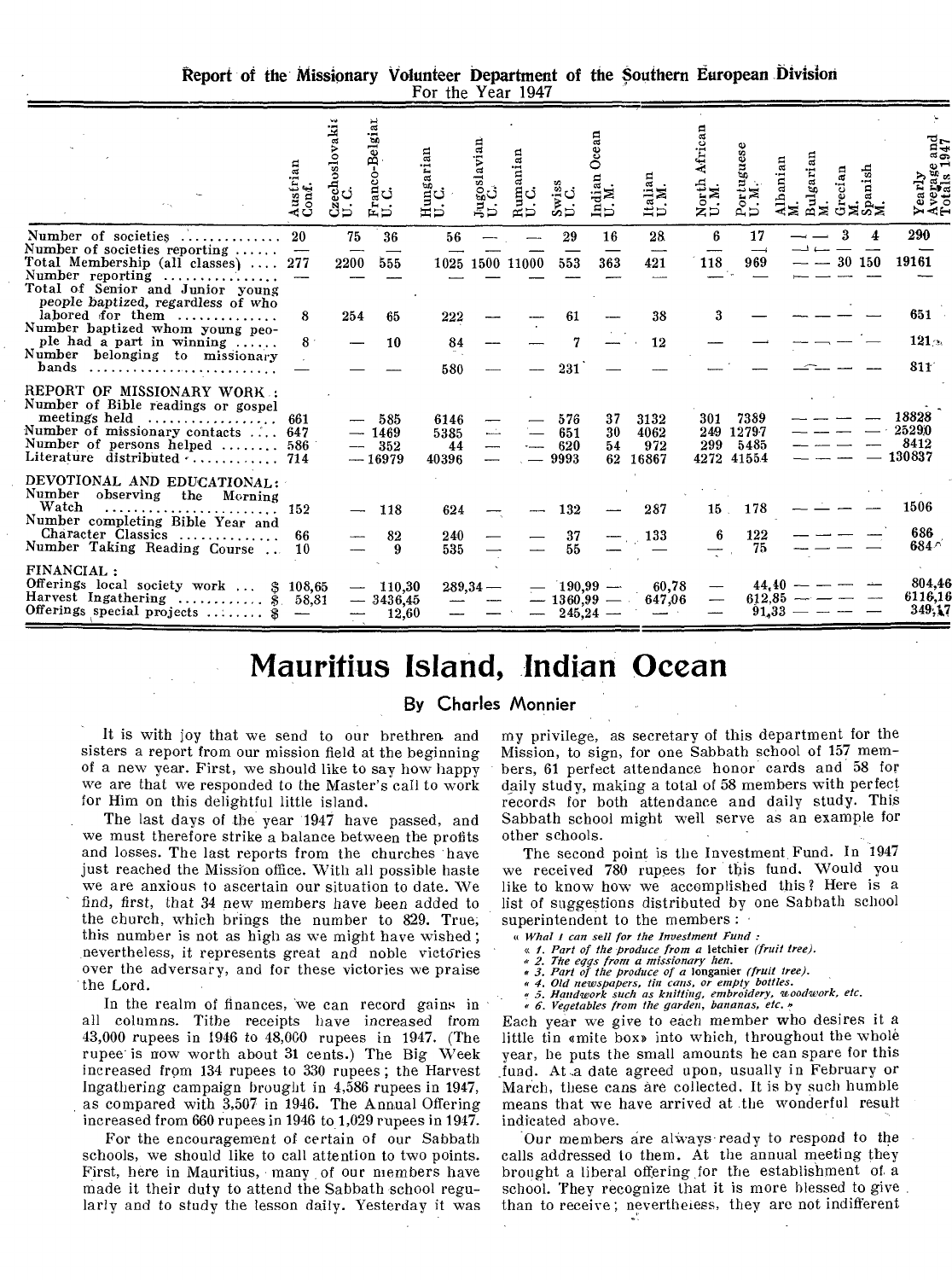'to the pleasure of receiving. Their joy and gratitude knew no bounds when, at the end of the year, we announced that the necessary funds had been granted for the purchase of a property which would accommodate our mission and secondary school. Their liberal offering at the annual meeting, thanks to this generous appropriation, had yielded an increase of 200 per cent. It must be admitted that our dear Mauritians had made a profitable. investment! To think that soon our many fine young people will have their own school, where workers will be trained for the various fields of the Indian Ocean and where our young men: and women can better qualify themselves to serve God and their fellow men ! The gratitude of the Mauritian Adventists goes out to the members of the church throughout the world who have made it possible for us to realize this long-cherished dream.

The development of the work in Mauritius is entering a new phase. The school will make our movement known in a new light. Furthermore, God willing, another project is on the way to realization, the establishment of an Adventist medical center. In October the Mission employed a midwife who is also a trained nurse. In 1948 we hope to he able to take another advance step in this field. We are not forgetting that the medical work is the right arm of the message and that it is a powerful means of opening doors for the gospel. The husband of one of our sisters, who is with us in heart as shown by his attendance at our various meetings and by' his generosity, proposes to build a dispensary for us on a lot which he has just bought. In view of all these evidences of God's goodness, our hearts swell with joy.

On the other hand, a great work remains to be' done on Mauritius and its surrounding islands, Rodriguez in particular. Our means are limited. We should like, dear readers, to take you into all these Indian huts where so many persons live in the most extreme poverty and know nothing of the Saviour's love. There are 300,000 Indians who need our help. Last year an evangelist held an effort among these people, giving lectures in Hindi, one of the Hindu languages. But the people were reluctant to come to our meeting hall. This year, the same evangelist has made a new attempt. He began open-air meetings, carrying with him a Sabbath school picture roll. Stopping at the entrance to a village, he hung the roll to a tree. A few persons approached, then others, and soon more than a hundred listeners surrounded him. He then began to talk of Christ and of the signs of His return. You- can easily imagine our brother's joy in- being able to proclaim the good news of salvation to these souls enveloped in darkness.

It is high time to undertake a systematic Work among the Indians. These people give willingly toward the Harvest Ingathering campaign. If we do nothing for them now, they will rise up in the judgment and accuse us of having neglected to tell them of God's saving love. What will we answer in our defense?

We realize that the harvest is great and that we are few in number, but we rely above all on the power of the Holy Spirit. With the prophet Zechariah, we believe that this work will finally be finished, *a* Not by might, nor by power, but by My Spirit, saith the Lord of hosts. »

|  |  | Report of the Home Missionary Department of the Southern European Division |  |  |  |
|--|--|----------------------------------------------------------------------------|--|--|--|
|  |  | For the Year 1947                                                          |  |  |  |
|  |  |                                                                            |  |  |  |

|                                                                                                                                                                                                                  | Austrian<br>U.C.  | zechoslovakit<br>. C.<br>ථිದ | Franco-Belgian<br>U. C. | Hungarian<br>U.C.               | goslavian<br>G<br>⊰ದ | anian<br>≃¤          | ဒီပ<br>تَرِعْ                             | ○<br>੩⊅<br>ξÞ | Italian<br>U.M.               | ۰<br>zÞ         | uguese<br>۰              | Bulgarian<br>Conf. | Grecian<br>Mission | Spanish<br>Mission | Totals                                    |
|------------------------------------------------------------------------------------------------------------------------------------------------------------------------------------------------------------------|-------------------|------------------------------|-------------------------|---------------------------------|----------------------|----------------------|-------------------------------------------|---------------|-------------------------------|-----------------|--------------------------|--------------------|--------------------|--------------------|-------------------------------------------|
| Not added to the union membership<br>since last report as the result of<br>missionary work of lay members<br>No. of churches and companies<br>Fotal church membership of union<br>Ne, churches and companies re- | 197<br>31<br>2122 | 135<br>109<br>4207           | 46<br>70<br>3141        | 548<br>129                      | 157<br>4456 5279     | 2233<br>551<br>21500 | 94<br>54<br>2988                          | 44<br>1608    | 104<br>49<br>1386             | 47<br>19<br>531 | 64<br>22                 | 39<br>1143 1751    | 146                | 12<br>572          | 5468<br>1291<br>50830                     |
| porting<br>No. holding first Sabbath mission-<br>ary service $\ldots \ldots \ldots \ldots \ldots \ldots$                                                                                                         | 30<br>31          | 105<br>100                   | 27<br>16                | 109<br>119                      |                      | 509<br>510           | 48<br>45                                  | 34<br>8       | 45<br>35                      | 13<br>9         | 15<br>14                 |                    | 5                  | 12                 | 944<br>904                                |
| No. holding weekly missionary ser-<br>No. churches conducting training                                                                                                                                           |                   | 105                          | 10                      | 18                              |                      | 551                  | 34                                        | 1             | 35                            | 9.              | 14                       |                    |                    |                    | 782                                       |
| classes<br>No. churches with one or more ser-<br>vice companies in operation<br>No. institutes, rallies and conven-                                                                                              | 18                | 50<br>100                    | 8<br>22                 |                                 |                      |                      | 20<br>51                                  | 7             | 28<br>48                      | 6<br>6          | 13                       |                    | 3                  | -8                 | 112<br>276                                |
| $\alpha$ tions held<br>No. of persons reporting missionary<br>$^{\circ}$ work                                                                                                                                    | 857               | 350<br>3500                  | 550                     | 17<br>3317                      | $- -$                | 18840                | 597                                       | 550           | 956                           | 320             | 597                      |                    | 95                 | 325                | 367<br>30504                              |
| REPORT OF MISSIONARY WORK :<br>Bible readings and gospel meetings<br>$\circ$ conducted<br>Missionary contacts<br>Rieces missionary literature distrib-                                                           |                   | 19065 30500<br>26368 40800   | 3800                    | 87581<br>5778 148819            | —                    | 53200<br>29280       | 5949                                      |               | 4802 24992<br>8873 6399 18824 |                 | 4376 15438<br>5116 20809 |                    |                    |                    | $-830$ 1520 252053<br>$-1633$ 2905 315604 |
| ated<br>Sumber persons helped<br>Enfolments Bible Correspondence<br>- Schools                                                                                                                                    |                   | 18334 8000                   | 3841                    | 9703 65000 85449 289589<br>2775 |                      | $-130825$            | $-103451$ 1330 22687 30733 41310<br>14999 |               | 4384 11645<br>400             |                 | 4111 13183               |                    | $-2117$            |                    | 686 652055<br>$-540$ 1044 213681<br>425   |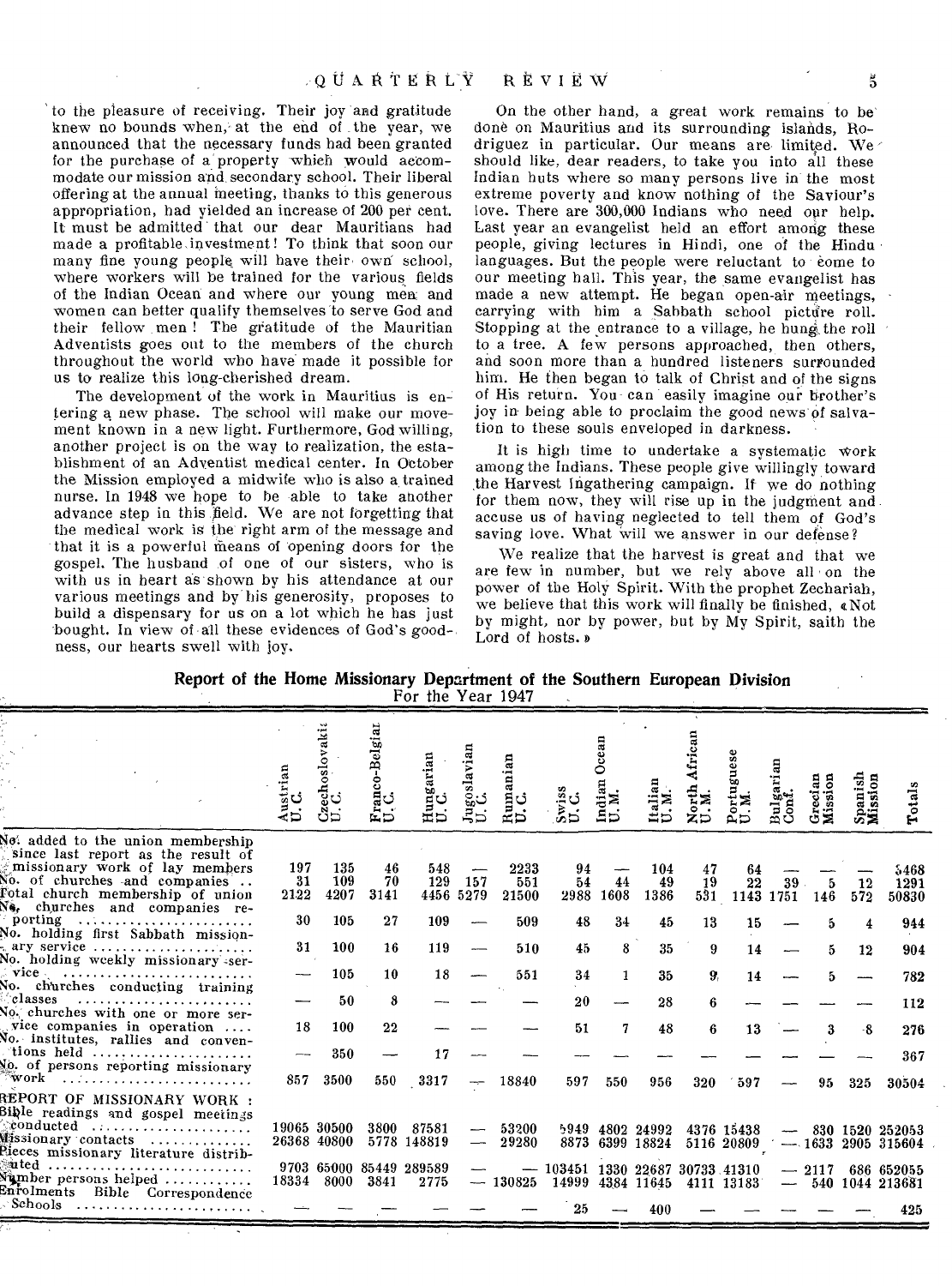# Report of the Publishing Department of the Southern European Division<br>For the Year 1947

 $\overline{\phantom{a}}$ 

|                                                                                                                                                                           | đ<br>Average<br>Number<br>Colporteu | ð<br>Number<br>Hours                | of Books<br>Dollars<br>Val          | Dollars<br>Value of<br>Periodical |                      | of Sales<br>Total<br>Grand<br>Volue<br>Local                           | Totals<br>lars<br>Doll<br>Grand<br>in Dol       |
|---------------------------------------------------------------------------------------------------------------------------------------------------------------------------|-------------------------------------|-------------------------------------|-------------------------------------|-----------------------------------|----------------------|------------------------------------------------------------------------|-------------------------------------------------|
|                                                                                                                                                                           |                                     |                                     | $\mathbf{a}$                        | Ξ                                 |                      |                                                                        |                                                 |
| AUSTRIAN U.C.<br>CZECHOSLOVAKIAN U.C.                                                                                                                                     |                                     | NO REPORT                           |                                     |                                   |                      |                                                                        |                                                 |
| Bohemian Conf.<br>Moravian Conf.<br>Slovakian Conf.                                                                                                                       | $3^{\circ}$<br>15<br>3              | 719<br>3.338<br>595                 |                                     |                                   | Kc.<br>Kc.<br>Kc.    | 62.939<br>246.968,50<br>$-43.402,-$                                    | 1.258,80<br>4.939,35<br>$868, -$                |
|                                                                                                                                                                           | $\overline{21}$                     | 4.652                               | 7.066,15                            |                                   | Kc.                  | 353.309,50                                                             | 7.066,15                                        |
| FRANCO-BELGIAN U.C.<br>Belgian Conf.<br>East France Conf.<br>North France Conf.<br>South France Conf.                                                                     | 9<br>16<br>50<br>46                 | 5.060<br>8.980<br>35.156<br>19.786  |                                     |                                   | FFr.<br>FFr.         | 980.182,25<br>FFr. 2.956.917,30<br>FFr. 10.282.371,50<br>$7.074.402 -$ | 8.821,70<br>26.612,25<br>92.541,35<br>63.669,60 |
| HUNGARIAN U.C.                                                                                                                                                            | 121                                 | 68.982                              | 105.466,50                          | 86.178,40                         | FFr.                 | 21.293.873.05                                                          | 191.644,90                                      |
| Central Hung. Conf.<br>East Hung. Conf. $\ldots$<br>West Hung. Conf.                                                                                                      | 32<br>26<br>$20^{\circ}$            | 37.619<br>31.397<br>23.185          |                                     |                                   | Ft.<br>Ft.<br>Ft.    | 254.579,20<br>233.844,90<br>176.679,80                                 | 22.912,15<br>$21.046-$<br>15.901.15             |
|                                                                                                                                                                           | $\overline{78}$                     | 92.201<br>NO REPORT                 | 33.628,65                           | 26.230,60                         | Ft.                  | 665.103,90                                                             | 59.859.25                                       |
| JUGOSLAVIAN U.C.<br>RUMANIAN U.C.<br>SWISS U.C.                                                                                                                           |                                     | NO REPORT                           |                                     |                                   |                      |                                                                        |                                                 |
| German Swiss Conf.<br>Leman Conf.                                                                                                                                         | 24<br>15                            | 36.333<br>19.912                    |                                     |                                   | SFr.<br>SFr.         | $210.318-$<br>142.079,45                                               | 49.424,75<br>33.388,70                          |
|                                                                                                                                                                           | 39                                  | 56.245                              | 48.982.20                           | 33.831,25                         | SFr.                 | 352.397,45                                                             | 82.813,45                                       |
| INDIAN OCEAN U.M.<br>Madagascar Miss.<br>Mauritius Miss.<br>Réunion Miss                                                                                                  | 1                                   |                                     |                                     |                                   | $_{\rm FC}$          | $28.655, -$                                                            | 429,85                                          |
| Seychelles Miss.                                                                                                                                                          |                                     |                                     |                                     |                                   |                      |                                                                        |                                                 |
| ITALIAN U.M.                                                                                                                                                              | 1                                   |                                     | 403,40                              | 26,45                             |                      | $28.655 -$                                                             | 429,85                                          |
| Central Italian Miss.<br>North Italian Miss.<br>South Italian Miss.                                                                                                       | 13<br>15<br>27                      | 14.411<br>13.212<br>25,931          |                                     |                                   | Lire<br>Lire<br>Lire | 4,780,341,<br>$4.799.182, -$<br>6,434.751,                             | 17.504,15<br>16.792,55<br>24.325,95             |
| NORTH AFRICAN U.M.                                                                                                                                                        | 55                                  | 53,554                              | 58.622.65                           |                                   | Lire                 | 16.014.274,-                                                           | 58.622,65                                       |
| Algerian Miss.<br>Moroecan Miss.<br>Tunisian Miss                                                                                                                         | 10<br>5.<br>$\boldsymbol{2}$        | 7,319<br>3.251<br>1,994             |                                     |                                   | FFr.<br>FFr.<br>FFr. | $2.580.891, -$<br>$1.277.862, -$<br>743.502,50                         | 23.228,05<br>11.500,85<br>6.691.45              |
| PORTUGUESE U.M.                                                                                                                                                           | 17                                  | 12.564                              | 23.101.65                           | 18.318,70                         | FFr.                 | 4.602.255,50                                                           | 41.420.35                                       |
| Portuguese Conf.<br>Madeira Miss.                                                                                                                                         | 12                                  | 6.610<br>NO REPORT                  |                                     |                                   | Esc.                 | $129.124-$<br>13.701.95                                                | 5,487,75<br>583,40                              |
| Azores Miss.<br>Cape Verde Miss.<br>St. Thomas Miss.                                                                                                                      | $\bf{2}$<br>$\mathbf{1}$            | 911                                 |                                     |                                   | Esc.<br>Esc.         | $22.020 -$                                                             | 935,85                                          |
|                                                                                                                                                                           | 15                                  | 7.521                               | 4.191,75                            | 2.815,25                          | Esc.                 | 164.845,95                                                             | 7.007.                                          |
| BULGARIAN CONF.<br>GRECIAN MISS.<br>SPANISH MISS.                                                                                                                         |                                     | NO REPORT<br>NO REPORT<br>NO REPORT |                                     |                                   |                      |                                                                        |                                                 |
|                                                                                                                                                                           |                                     |                                     | <b>RECAPITULATION</b>               |                                   |                      |                                                                        |                                                 |
| $Czechoslovakian$ U.C. $\ldots$<br>$Frameo-Belgian U.C. \ldots \ldots \ldots$<br>Hungarian U.C. $\ldots$<br>Jugoslavian U.C. $\dots\dots\dots\dots\dots$<br>Rumanian U.C. | 21<br>121<br>-78                    | 4.652<br>68.982<br>92.201           | 7.066,15<br>105.466.50<br>33.628,65 | 86.178,40<br>26.230, 60           |                      |                                                                        | 7.066,15<br>191.644.90<br>59.859,25             |
| $Swiss$ U.C.<br>Indian Ocean U.M. $\ldots$                                                                                                                                | 39<br>1                             | 56,245                              | $48.982,\!20^\circ$<br>403,40       | 33.831,25<br>26,45                |                      |                                                                        | 82.813,45<br>429,85                             |
| Italian $U.M.$ ,<br>North African U. M.<br>Portuguese $U.M.$                                                                                                              | 55<br>17<br>$15 -$                  | 53.554<br>12.564<br>7.521           | 58.622,65<br>23,101,65<br>4.191,75  | 18.318,70<br>2.815,25             |                      |                                                                        | 58.622,65<br>41.420,35<br>$7.007 -$             |
| Bulgarian Conf<br>Grecian Miss.                                                                                                                                           | 347                                 | $\mathcal{A}$<br>295.719            | .281.462,95                         | 167.400,65                        |                      |                                                                        | 448.863,60                                      |

6

Ż,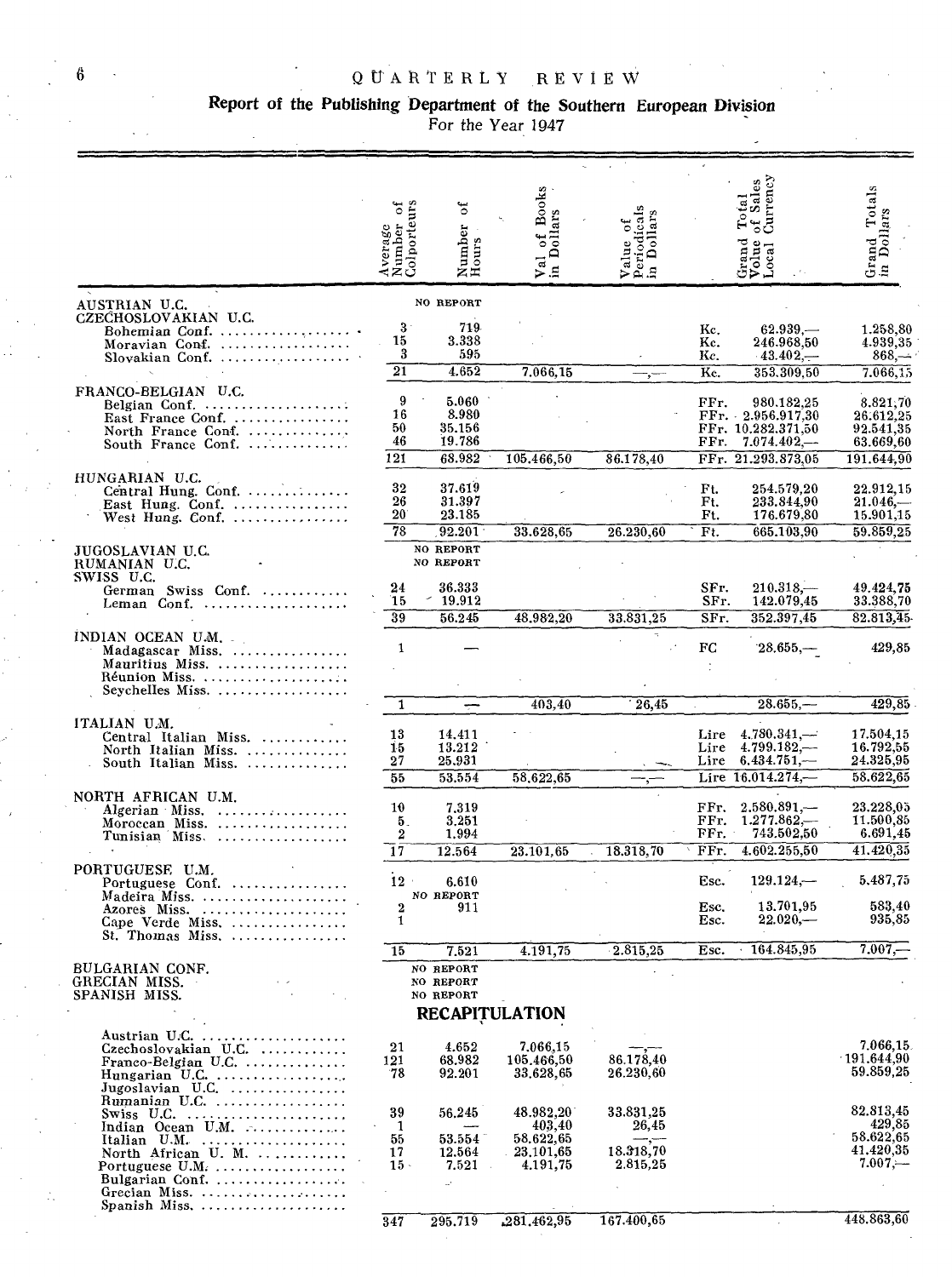## **A Word from the Editor**

#### *Continued from page 2*

and 1947, 17,608 souls were baptized and added to the church, which is a marvelous record. The average percentage of apostasy in relation to members added during this period is 17.7% for the Division as a whole. It is also interesting to note the progress with relation to the membership of the Division since its beginning. In 1929, the first year after the organization of the Southern European Division, the membership was 16,511. In 1936 we were able to report 27,967 members. Ten years later, at the end of 1946, the statistics showed 46,948 members, and at the close of 1947 the 50,000 mark was passed. We now have 50,836 baptized members in our Division. This means that in the period of eighteen years since the organization of this Division, the number of members has more than trebled.

Without doubt, the Lord has accomplished great things in our field in this short period. At the end of the above-mentioned annual session, after having heard all the marvelous reports presented by our union presidents and mission field superintendents, one of our most loved veteran workers, now over eighty years of age, rose and declared, eThe latter rain is falling.» He was certainly right.

As this first number of the *Quarterly Review,*  called to life again, is sent out to the world field, we pray that it may bring inspiration and blessing to all our readers.

M. Fridlin.

### **Franco-Belgian Union**

This union includes all the territory of France and of Belgium. It comprises the North France, South France, East France, and Belgian conferences. In these four conferences are 70 churches with 3,200 members, as follows : North France Conference, 16 churches, 968 members ; South France Conference, 26 churches, 1,014 members ; East France Conference, 15 churches, 404 members ; Belgian Conference, 13 churches, 814 members.

There are 91 evangelistic workers employed in this great field, distributed as follows : 30 ordained ministers ; 30 evangelists ; 10 Bible instructors ; 4 radio employees ; 17 other employees.

Evangelistic efforts were carried on during the winter of 1947-48 in some forty cities and towns of varying importance. During the year 1947, 261 persons were added to the church by baptism.

The work of evangelism, certainly, is not easy ; the great majority of the population is composed of the unbelieving, the indifferent, the agitated. However, there are souls who are seeking for truth and for peace, who aspire to establish their convictions upon certainties, and who long to find rest through a sure hope. The Lord has given us the immense responsibility of preaching a message which can satisfy these troubled-souls, the only message which brings to a world fearfully «looking after those things which are coming on the earth *v* the real solution to the problems which trouble so many people today. Are we equal to the task ? Do we fully understand our responsibilities ? Are our workers satisfied with what they have done ? Are they continually working

with the consecration demanded by the magnitude of the task and of the honor ?

Hundreds of cities, thousands of villages, have never been touched by the heralds of the advent message in our great union. We rejoice that, since a few months ago, the everlasting gospel can be heard in thousands of homes by means of the radio. We are nappy to see two thousand persons already enrolled in the Bible Correspondence Course. But we know that these efforts must be multiplied tenfold, yes, a hundredfold, in order to tryto accomplisht hat which must be done. May God pour out His Spirit with power upon all His servants ; may He abundantly bless all our brethren and sisters, in order that they may all, having received the baptism of the Spirit, become faithful witnesses of a gospel which is e the power of God unto salvation to everyone that believeth.y

Under the energetic direction of Brother Charles Veuthey, the colporteur work has been largely developed of late years. One hundred and ten colporteurs are at work, and during the year' 1947 they sold more than 20,000,000 francs' worth of books and periodicals. Who can estimate the work accomplished in the homes and in the hearts of the people by the printed page ? May the Lord abundantly bless all our dear colporteurs, and may His blessing rest on all the magazines and books which have been distributed.

One of the most difficult problems which we have to solve in our field is that of housing, for the workers as well as for the churches. Thanks to the generous appropriations voted by the General Conference and by the Division, apartments have been purchased or rented for many of our pastors, evangelists, and colporteurs. A number of our churches have been provided with a place of worship properly representative of the advent message : Ghent, Bruges, Liege, Rouen, Angers, Montpellier. A chapel is being constructed at Valence. But many other churches need help in obtaining a place to which one can feel free to .invite listeners to hear God's message for our time. Many sacrifices will be needed, and we are persuaded that each one will be eager to do his part.

This report would not be complete without some figures concerning tithes and offerings. For the four conferences, the total tithe in 1947 amounted to more than 18 million francs ; Ingathering for Missions, 4,300,000 francs; miscellaneousofferings, 3,344,903 francs.

We are grateful to God for the results we have obtained. We look forward to even greater achievements. May the Lord abundantly bless His work, our churches, our workers, our colporteurs. May-we all, inspired by a holy zeal for the cause of God and filled with the Holy Spirit, work together to hasten the triumph of righteousness and truth. *J.* C. Guenin

#### SOUTHERN EUROPEAN

#### **QUARTERLY REVIEW**

Organ of the Southern European Division of Seventh-day Adventists published every quarter

#### **Subscription prices :**

|                                                                                                                 |  |  |  |  |  |  |                                 | France $\cdots$ $\cdots$ $\cdots$ $\cdots$ $\cdots$ $\cdots$ $\cdots$ 50 French francs |
|-----------------------------------------------------------------------------------------------------------------|--|--|--|--|--|--|---------------------------------|----------------------------------------------------------------------------------------|
|                                                                                                                 |  |  |  |  |  |  |                                 | Other countries 100 French francs                                                      |
|                                                                                                                 |  |  |  |  |  |  |                                 | Address of Editor (to whom all manuscripts should be sent)                             |
|                                                                                                                 |  |  |  |  |  |  | Höheweg 17, Berne, Switzerland. |                                                                                        |
|                                                                                                                 |  |  |  |  |  |  |                                 |                                                                                        |
| Esther Benton (b) contains a contact that is a contact that is expected to the Better of the Benedict Secretary |  |  |  |  |  |  |                                 |                                                                                        |